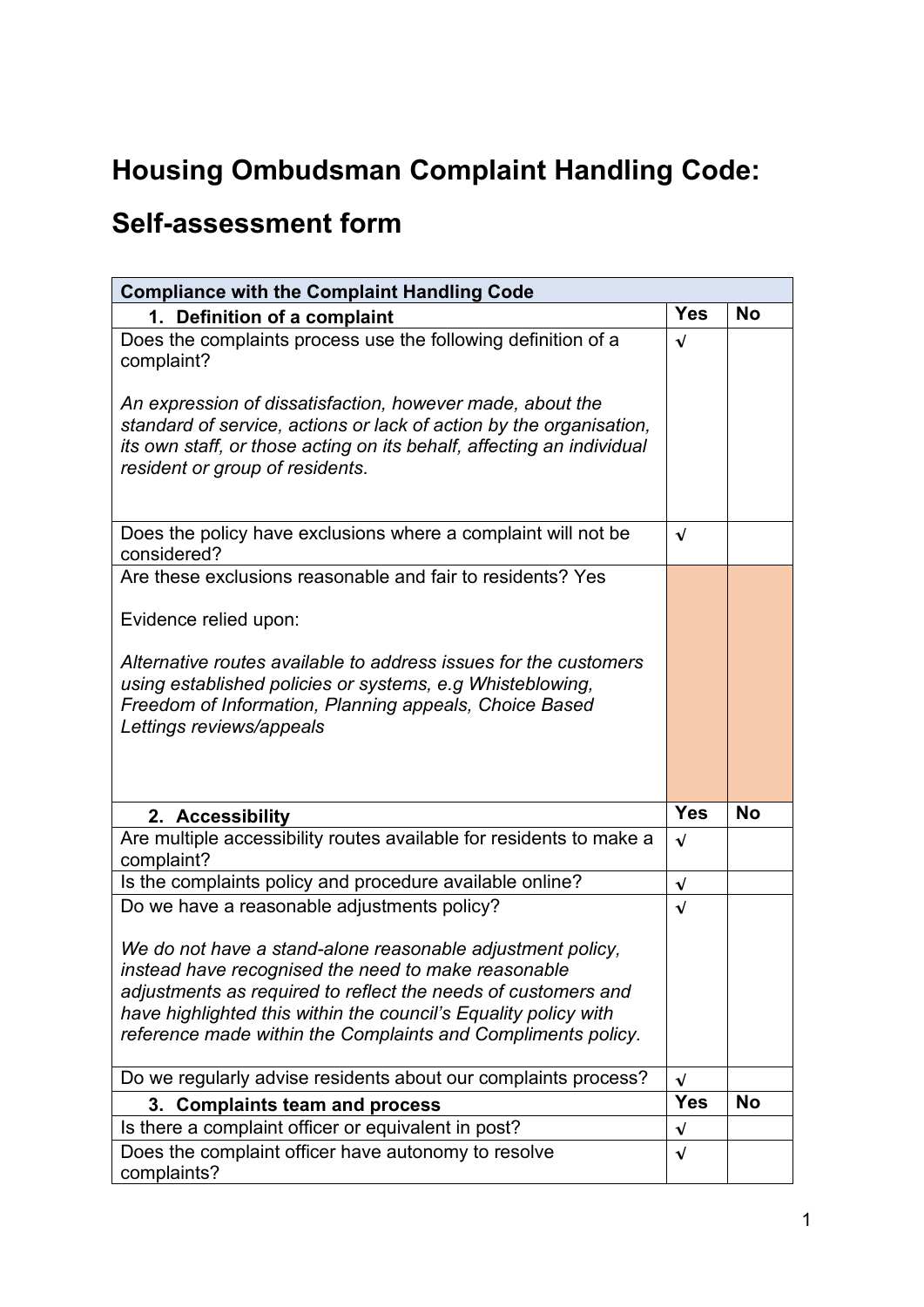| Does the complaint officer have authority to compel engagement                                                                                                                                                                                                                             | $\sqrt{ }$ |            |
|--------------------------------------------------------------------------------------------------------------------------------------------------------------------------------------------------------------------------------------------------------------------------------------------|------------|------------|
| from other departments to resolve disputes?                                                                                                                                                                                                                                                |            |            |
| If there is a third stage to the complaints procedure are residents                                                                                                                                                                                                                        |            | $\sqrt{ }$ |
| involved in the decision making?                                                                                                                                                                                                                                                           |            |            |
| Is any third stage optional for residents?                                                                                                                                                                                                                                                 |            | $\sqrt{ }$ |
| Does the final stage response set out residents' right to refer the<br>matter to the Housing Ombudsman Service?                                                                                                                                                                            | $\sqrt{ }$ |            |
| Do we keep a record of complaint correspondence including                                                                                                                                                                                                                                  | $\sqrt{ }$ |            |
| correspondence from the resident?                                                                                                                                                                                                                                                          |            |            |
| At what stage are most complaints resolved?                                                                                                                                                                                                                                                |            |            |
| Stage One                                                                                                                                                                                                                                                                                  |            |            |
| 4. Communication                                                                                                                                                                                                                                                                           | <b>Yes</b> | <b>No</b>  |
| Are residents kept informed and updated during the complaints<br>process?                                                                                                                                                                                                                  | $\sqrt{ }$ |            |
| Are residents informed of the landlord's position and given a                                                                                                                                                                                                                              | $\sqrt{ }$ |            |
| chance to respond and challenge any area of dispute before the                                                                                                                                                                                                                             |            |            |
| final decision?                                                                                                                                                                                                                                                                            |            |            |
| Are all complaints acknowledged and logged within five days?                                                                                                                                                                                                                               | $\sqrt{ }$ |            |
| Are residents advised of how to escalate at the end of each                                                                                                                                                                                                                                | $\sqrt{ }$ |            |
| stage?                                                                                                                                                                                                                                                                                     |            |            |
| What proportion of complaints are resolved at stage one 83%<br>What proportion of complaints are resolved at stage two? 17%                                                                                                                                                                |            |            |
| What proportion of complaint responses are sent within Code                                                                                                                                                                                                                                |            |            |
| timescales?                                                                                                                                                                                                                                                                                |            |            |
|                                                                                                                                                                                                                                                                                            |            |            |
| Stage one - 100% were responded to during 2019/20<br>within the council timeframe of 15 working days. In<br>accordance with the Code the timeframe has now been<br>amended to 10 working days. The proportion that would<br>have met this new timeframe within 2019/20 was 50%             |            |            |
| <b>Stage one</b> (with extension) – No extensions were<br>required during 2019/20 with all meeting the councils 15<br>working day timeframe. However, if applied to the new<br>code of 10 working days all complaints that required an<br>extension would have met an extension of 5 days. |            |            |
| Stage two - 100% were responded to during 2019/20<br>within the council timeframe of 20 working days. All stage<br>two complaints during 2019/20 would have met the new<br>Code time frame.<br><b>Stage two</b> (with extension) – No extensions were<br>required.                         |            |            |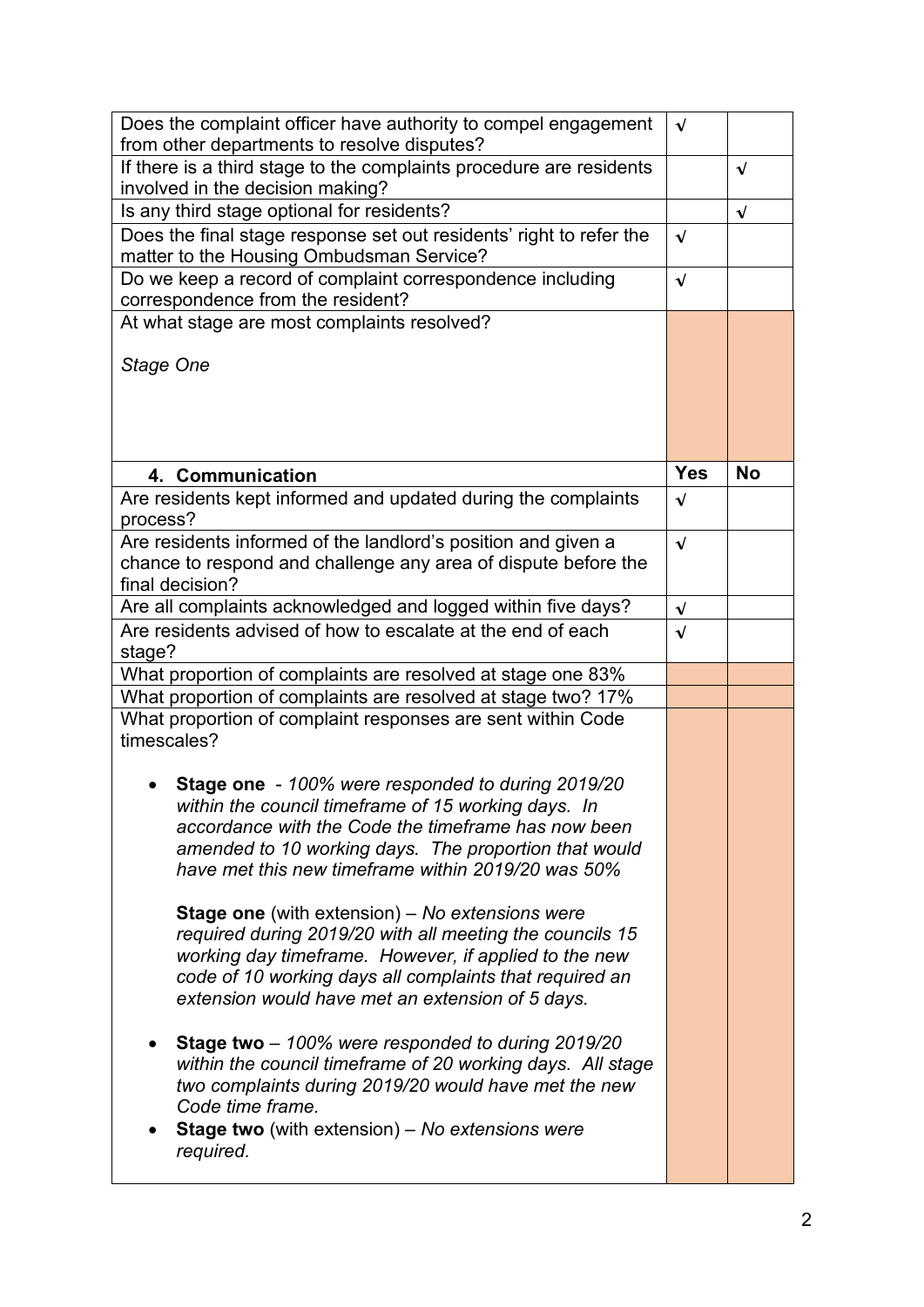| Where timescales have been extended did we have good                                                                          | $\sqrt{ }$ |           |
|-------------------------------------------------------------------------------------------------------------------------------|------------|-----------|
| reason?                                                                                                                       |            |           |
| Where timescales have been extended did we keep the resident<br>informed?                                                     | $\sqrt{ }$ |           |
| What proportion of complaints do we resolve to residents'                                                                     |            |           |
| satisfaction?                                                                                                                 |            |           |
|                                                                                                                               |            |           |
| This is quite subjective in that the resolution of a complaint may                                                            |            |           |
| be as simple as an apology, arranging for a repair to be<br>undertaken to address a late repair issue or an explanation as to |            |           |
| why certain things happen and why certain things cannot be                                                                    |            |           |
| undertaken. The council was successful in providing                                                                           |            |           |
| satisfactory responses to all customer complaints at stage one                                                                |            |           |
| with the exception of two complainants whose complaints were                                                                  |            |           |
| progressed to stage two. This may indicate that 83% of                                                                        |            |           |
| customers were satisfied following their initial complaint and                                                                |            |           |
| response with the remaining 17% being satisfied with the<br>outcome when responded to at stage two.                           |            |           |
|                                                                                                                               |            |           |
| Going forward we will look to develop a method of customer                                                                    |            |           |
| feedback following the completion of the complaints process                                                                   |            |           |
|                                                                                                                               |            |           |
| 5. Cooperation with Housing Ombudsman Service                                                                                 | <b>Yes</b> | <b>No</b> |
| Were all requests for evidence responded to within 15 days?                                                                   | $\sqrt{ }$ |           |
| Where the timescale was extended did we keep the Ombudsman<br>informed? N/A                                                   |            |           |
| 6. Fairness in complaint handling                                                                                             | <b>Yes</b> | <b>No</b> |
| Are residents able to complain via a representative throughout?                                                               |            |           |
|                                                                                                                               | $\sqrt{ }$ |           |
| If advice was given, was this accurate and easy to understand?                                                                | $\sqrt{ }$ |           |
| How many cases did we refuse to escalate?                                                                                     |            |           |
|                                                                                                                               |            |           |
| None                                                                                                                          |            |           |
| What was the reason for the refusal?                                                                                          |            |           |
|                                                                                                                               |            |           |
| N/A                                                                                                                           |            |           |
|                                                                                                                               |            |           |
|                                                                                                                               |            |           |
| Did we explain our decision to the resident? N/A                                                                              |            |           |
| 7. Outcomes and remedies                                                                                                      | <b>Yes</b> | <b>No</b> |
| Where something has gone wrong are we taking appropriate                                                                      | $\sqrt{ }$ |           |
| steps to put things right?                                                                                                    |            |           |
| 8. Continuous learning and improvement                                                                                        | <b>Yes</b> | <b>No</b> |
| What improvements have we made as a result of learning from                                                                   |            |           |
| complaints?                                                                                                                   |            |           |
| We have improved information sharing and gathering to                                                                         |            |           |